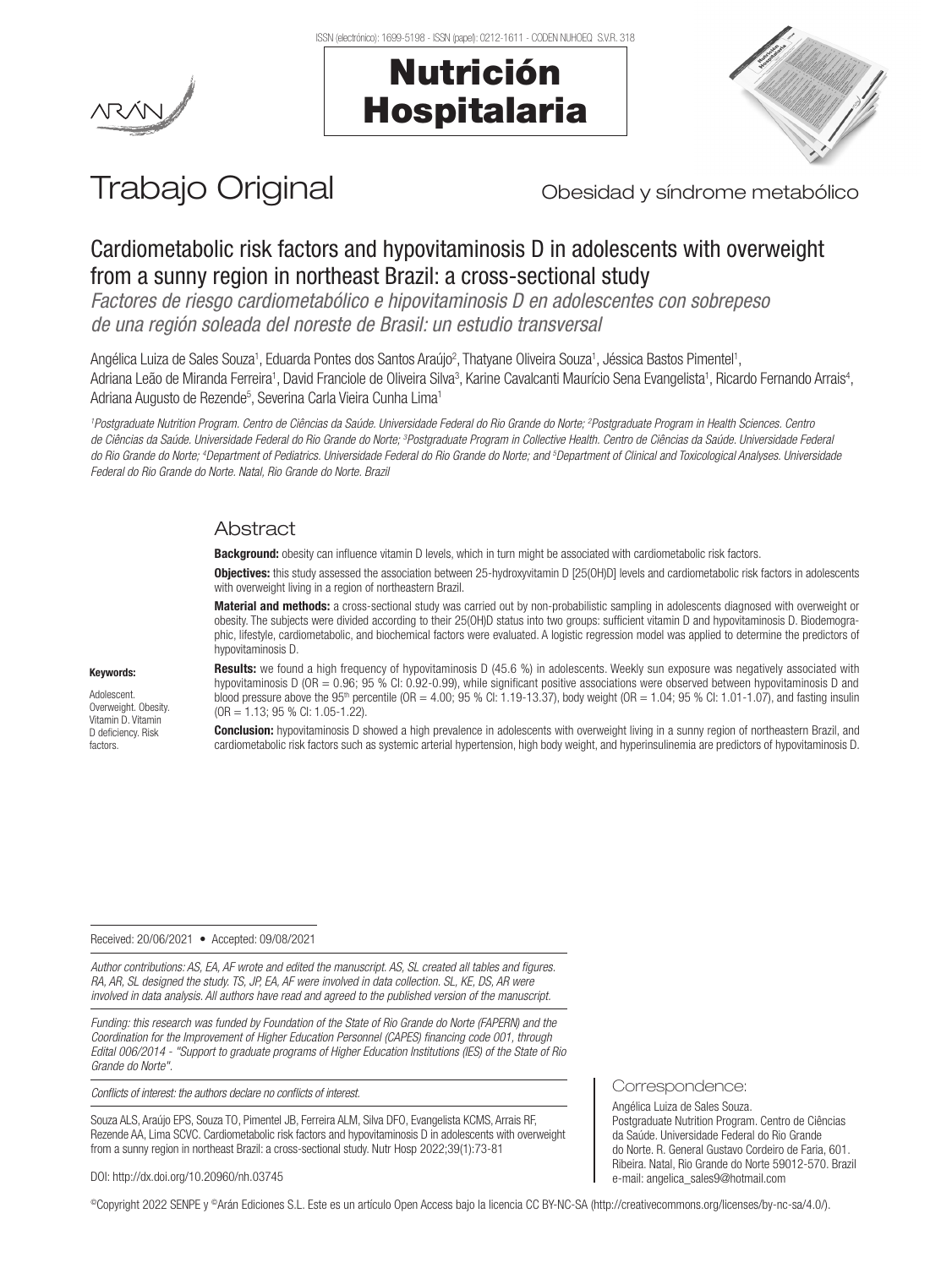#### Resumen

1,01-1,07) e insulina en ayunas (OR = 1,13; IC del 95 %: 1,05-1,22).

Introducción: la obesidad puede influir en los niveles de vitamina D, lo que a su vez podría estar asociado con factores de riesgo cardiometabólico. Obietivos: este estudio evaluó la asociación entre los niveles de 25-hidroxivitamina D [25(OH)D] y los factores de riesgo cardiometabólico en adolescentes con sobrepeso que viven en una región del noreste de Brasil.

Material y métodos: se realizó un estudio transversal mediante muestreo no probabilístico con adolescentes diagnosticados de sobrepeso u obesidad. Los sujetos se dividieron según su estado de 25(OH)D en dos grupos: suficiente vitamina D e hipovitaminosis D. Se evaluaron factores biodemográficos, de estilo de vida, cardiometabólicos y bioquímicos. Se aplicó un modelo de regresión logística para determinar los predictores de la hipovitaminosis D.

Resultados: encontramos una alta frecuencia de hipovitaminosis D (45,6 %) en los adolescentes. La exposición semanal al sol se asoció negativamente a la hipovitaminosis D (OR = 0,96; IC 95 %: 0,92-0,99), mientras que se observaron asociaciones positivas significativas entre hipovitaminosis D y presión arterial por encima del percentil 95 (OR = 4,00; IC 95 %: 1,19-13,37), peso corporal (OR = 1,04; IC del 95 %:

Conclusión: la hipovitaminosis D mostró una alta prevalencia entre los adolescentes con sobrepeso que viven en una región soleada del noreste de Brasil, y los factores de riesgo cardiometabólico, como hipertensión arterial sistémica, peso corporal elevado e hiperinsulinemia, son

#### Palabras clave:

Adolescente. Exceso de peso. Obesidad. Vitamina D. Deficiencia de vitamina D. Factores de riesgo.

#### INTRODUCTION

The growing epidemic of obesity has been the most important metabolic disorder reported in many populations and age groups (1,2). In adolescents as well, the prevalence of overweight/obesity is increasing exponentially, with an estimated 25.5 % of adolescents in Brazil being overweight (3). Obesity in general can result in the appearance of several cardiovascular risk factors such as glycemic changes, dyslipidemia, high blood pressure, and metabolic syndrome (MS) (4). In addition, in adolescents, if not controlled, these risk factors can persist and cause adverse health events later in adulthood (5).

predictores de hipovitaminosis D.

In this context, evidence has shown that vitamin D plays an important role in the pathogenesis of chronic non-communicable diseases such as obesity (6). Vitamin D belongs to a group of liposoluble secosteroids and is responsible for promoting the intestinal absorption of calcium, magnesium, and phosphate. To perform its functions, it needs to be converted into its active form, 1.25-dihydroxyvitamin D, also known as calcitriol or  $1.25(OH)_{2}D$  (7). However, recently, its extra-skeletal role and the expression of more than 2,000 genes involved in the regulation of several mechanisms associated with cardiometabolic disorders have been discussed (8).

A study carried out in Norway demonstrated that serum concentrations of 25(OH)D below 50.0 nmol/L were associated with a significantly increased odds ratio (OR) for the incidence of obesity during follow-up (adjusted  $OR = 1.73$ , 95 % Cl, 1.24-2.41) (9). In Brazil, a recent cohort study found that body weight, body mass index (BMI), and waist circumference increased over time in obese patients with low serum 25(OH)D concentrations, regardless of dietary vitamin D intake (10). The observed lower bioavailability of vitamin D in individuals with obesity is attributed, among other factors, to sequestration of this pre-hormone in adipose tissue (6).

Hypovitaminosis D can influence the homeostasis of the renin-angiotensin-aldosterone system and interfere with the pathogenesis of systemic arterial hypertension (SAH), compromising vascular health and culminating in elevated blood pressure (11). In a cohort of Iranian adolescents, low concentrations of 25(OH) D were reported to correlate negatively with SAH (12), whereas in American adolescents they were associated negatively with elevated systolic blood pressure and hyperglycemia (13).

Hypovitaminosis D is also associated with unfavorable outcomes related to atherogenic dyslipidemia, which affect high-density lipoprotein cholesterol concentrations (14). In addition, the presence of the vitamin D receptor in β-pancreatic cells demonstrates vitamin D activity in calcium-parathyroid hormone (PTH) homeostasis, with adequate concentrations of calcitriol preventing the development of insulin resistance (IR) and diabetes *mellitus* type 2 (15).

Given that vitamin D deficiency has become a global health problem in all age groups, monitoring vitamin D insufficiency/ deficiency and its associated conditions in adolescents can optimize health in this cohort and prevent health issues in adulthood. Our aim was to evaluate the association between vitamin D status and cardiometabolic risk factors in adolescents with overweight living in a sunny urban region in northeastern Brazil.

#### MATERIALS AND METHODS

#### STUDY DESIGN

The cross-sectional study was approved by the Federal University of Rio Grande do Norte (UFRN) Research Ethics Committee (protocol number 1.614.945; CAAE 56763716.7.0000.5292), which complies with the Declaration of Helsinki. All participants completed and signed an informed consent form.

A total of 125 adolescents, of both sexes, diagnosed as overweight or obese, and who attended for the first time the Pediatric Clinic of a Federal University Hospital in Natal, RN, between September 2016 and November 2018, were enrolled (Fig. 1).

## CLINICAL EVALUATION

During clinical evaluation, data on family, personal pathological antecedents, and sexual maturation were collected. The study included adolescents who 1) were between 10 and 19 years old, 2) had normal physical and cognitive functions, and 3) presented with a nutritional status classified as overweight or obese. The exclusion criteria were 1) presence of genetic syndromes associated with obesity or other diseases, 2) pregnant and lactating women, 3) use of vitamins and mineral supplements, 4) use of drugs to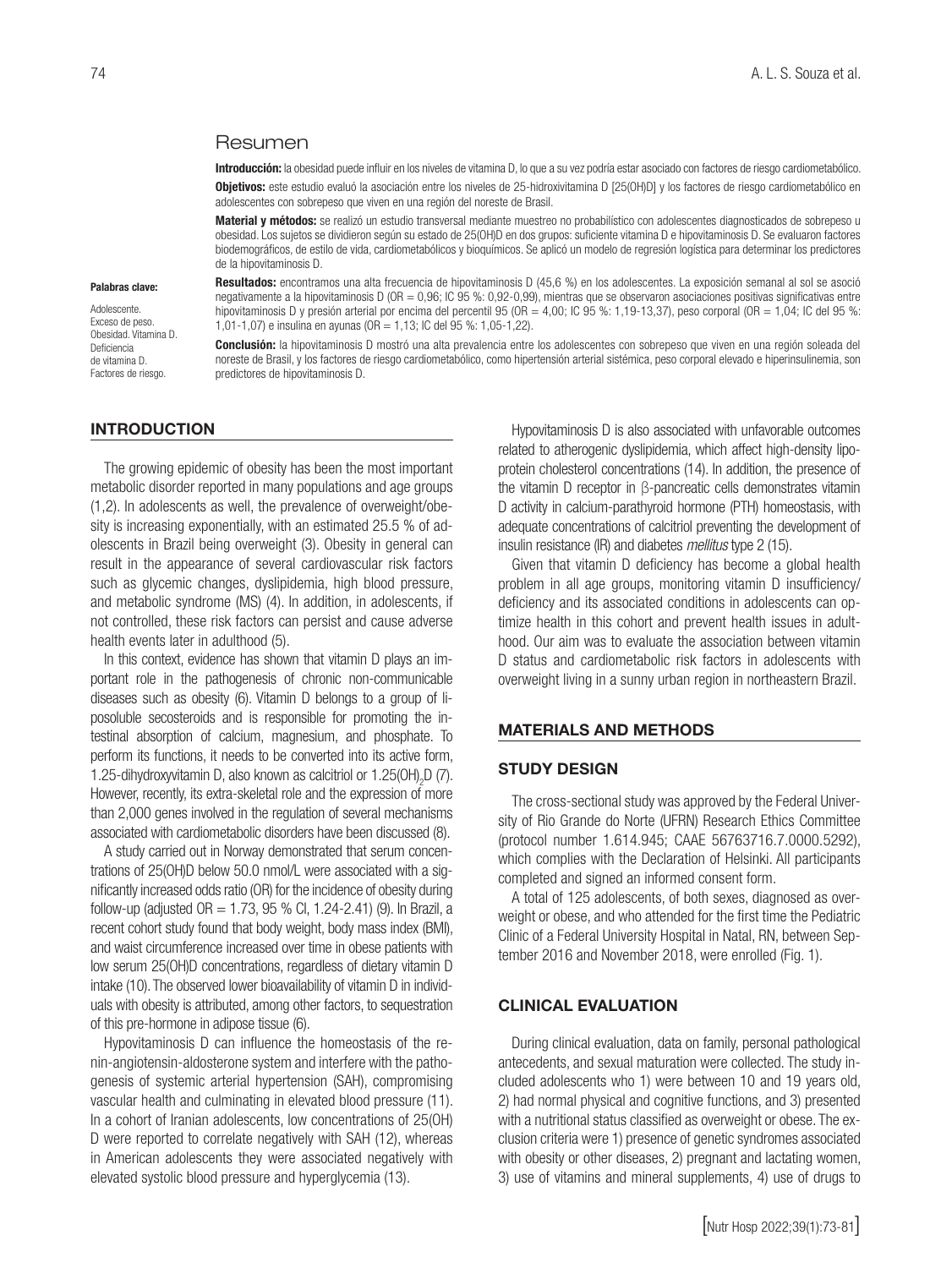treat insulin resistance or type-2 diabetes *mellitus,* and 5) adolescents presenting with some pathology impairing vitamin D metabolism (e.g., chronic renal failure, cancer, and heart failure).

Participants were classified in two groups: prepubertal (stage 1) and pubertal (stages 2 to 5) (16). Systolic and diastolic blood pressure was determined according to the protocols established by the 7<sup>th</sup> Brazilian Guideline on Hypertension (17).





Recruitment of participants.

## ANTHROPOMETRIC EVALUATION

Anthropometric data on weight and height were collected according to Lohman et al. (1988) (18). BMI was calculated and the classification of anthropometric nutritional status was performed using the BMI-for-age anthropometric index (19). Abdominal circumference was measured to estimate cardiovascular risk based on the classification proposed by Taylor et al. (2000) (20) for adolescents (16). Neck circumference was measured and used to classify participants according to the cut-off points adapted for adolescents (21). All measurements were performed in duplicate by trained examiners.

## BIOCHEMICAL ANALYSES

Blood samples were collected after fasting for 10 to 12 h. Fasting blood glucose, total cholesterol and its fractions, triglycerides, calcium, phosphorus, and C-reactive protein was analyzed using Wiener kits (Wiener Laboratories, Rosario, Argentina) following the manufacturer's instructions, and using the CMD-800 biochemical analyzer (Wiener Laboratories, Rosario, Argentina). Insulin and PTH were analyzed with the chemiluminescence method (Kit Liason XL, Diasorin, Stillwater, MN, USA).

Serum 25(OH)D was analyzed using the electrochemiluminescence method (COBAS 6000 Series Modular Analyzer, Mannheim, Germany). The 25(OH)D status was diagnosed according to the recommendation established by the Endocrine Society using the following reference values: deficiency, if 25(OH)D  $\leq$  20 ng/mL; insufficiency, if 25(OH)D between 21 and 29 ng/mL; and sufficiency, if  $25(OH)D \geq 30$  ng/mL (22). Participants were stratified into two groups: 1) sufficiency, which included those with  $25(OH)D \geq 30$  ng/mL, and 2) hypovitaminosis D, which included those with 25(OH)D deficiency and 25(OH)D insufficiency.

IR was assessed using the homeostasis model assessment for insulin resistance (HOMA-IR). A HOMA-IR cut-off point > 3.16 was established for the diagnosis of IR (23). To assess the lipid profile, we applied the reference values recommended by the Update of the Brazilian Dyslipidemia and Atherosclerosis Prevention Directive (2017) for adolescents (24); low-density lipoprotein cholesterol was calculated using Friedewald's formula.

MS diagnostic criteria for adolescents were used according to the International Diabetes Federation (2007) (25). Adolescents between 10 and 16 years of age with abdominal obesity ( $\geq 90$ <sup>th</sup> percentile) and the presence of two or more of the following factors are considered to have metabolic syndrome: triglycerides  $> 150$  mg/dL,  $HDL < 40$  mg/dL, fasting glucose  $> 100$  mg/dL and  $PA > p95$ .

#### SUN EXPOSURE AND PHYSICAL ACTIVITY

We assessed the adolescents' exposure to sunlight using the questionnaire proposed by Hanwell (2010) (26). We also investigated the adolescents' frequency of sunscreen application on different parts of the body and the performance of physical activity in the sun. The skin phototype was classified from I to VI, as proposed by Toda et al. (1973) and referred to by Astner and Anderson (2004) (27). Physical activity was assessed using the questionnaire developed and validated by Florindo et al. (2006) (28).

#### STATISTICAL ANALYSIS

The distribution of variables was analyzed using the Kolmogorov-Smirnov test. The data are presented as average or median, when appropriate. The Shapiro-Wilk test was used for statistical analysis. The frequency of hypovitaminosis D [25(OH)D  $\leq$  30 ng/mL] was calculated based on the sample proportion, with a 95 % confidence interval (CI) and a 5 % margin of error. Student's *t*-test was performed for continuous variables with normal distribution in the groups.

Categorical variables were analyzed descriptively using absolute and relative frequencies and Pearson's chi-square test or Fisher's exact test were applied. Spearman's correlation was performed to assess the relationship between the dependent variable 25(OH)D and other continuous variables in the study. The binomial logistic regression model was applied to determine the effect of some of the tested variables in predicting hypovitaminosis D. Sexual maturation was used as an adjustment variable. The general statistical significance of the model was assessed by the Omnibus test. Interpretation of the adjusted models was based on the odds ratio (OR) and 95 % CI. The SPSS software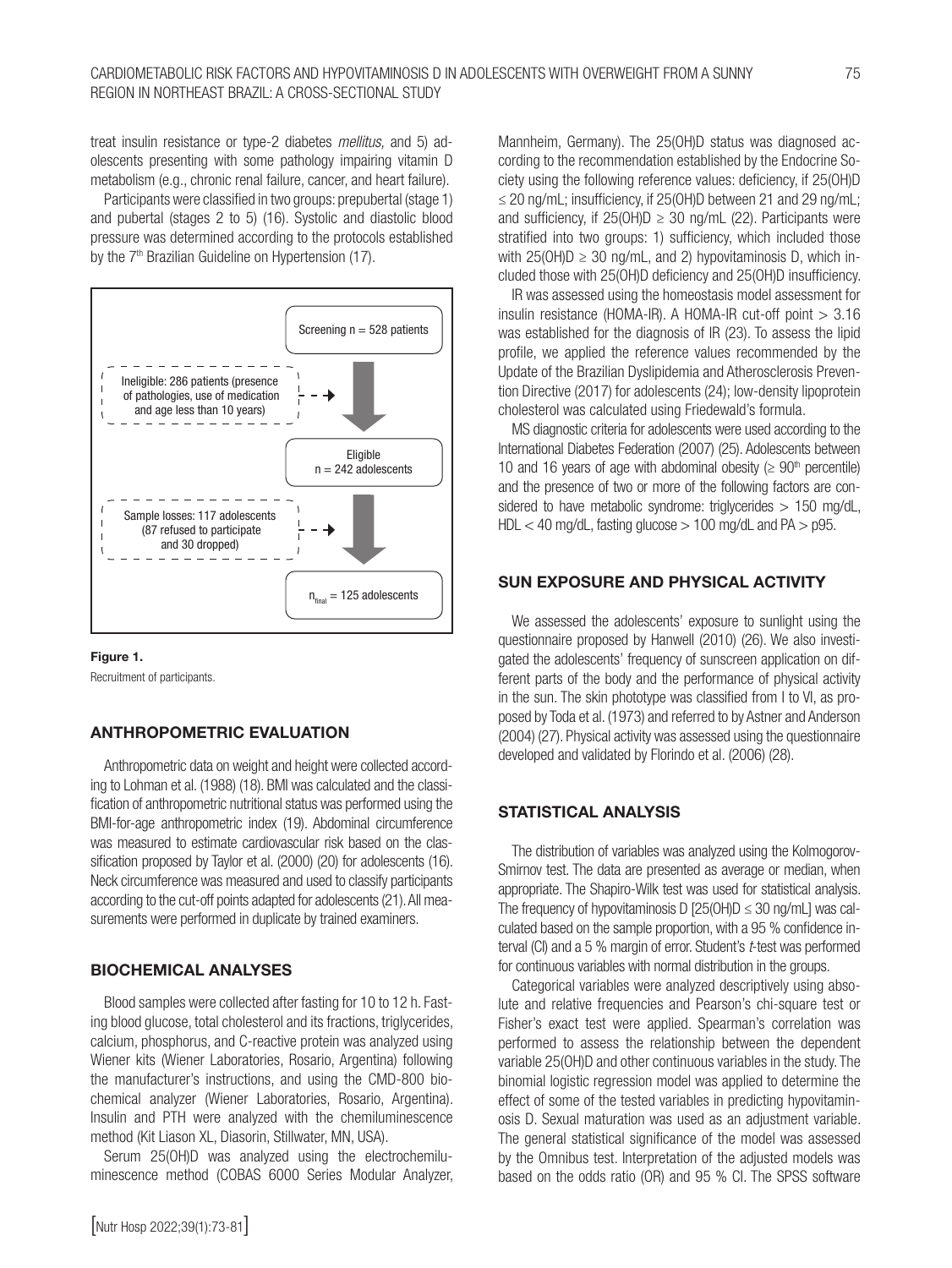version 20.0 (SPSS, Chicago, IL, USA) was employed, and a significance level of 5 % was adopted for all analyses.

#### **RESULTS**

## GENERAL CHARACTERISTICS OF ADOLESCENTS WITH OVERWEIGHT ACCORDING TO 25(OH)D STATUS

We identified a high frequency of hypovitaminosis D (45.6 %) among adolescents with overweight. The average concentration of 25(OH)D was 32.73 ( $\pm$  10.03) ng/mL in the total sample; however, the value was 39.39 ( $\pm$  8.25) ng/mL in the sufficiency group and 24.38 ( $\pm$  4.01) ng/mL in the hypovitaminosis D group. Table I lists the bio-demographic characteristics and lifestyle habits of adolescents with overweight and classifies them according to their 25(OH)D status. A statistically significant increase in hypovitaminosis D was recorded in all age groups ( $p = 0.024$ ), except the first one (10-11 years). None of the other demographic parameters, such as exposure to sun, use of protective cream, skin color or sexual maturation were significantly different between the two groups.

|                                          | 25(OH)D Status                                   |                                                           |       |                    |
|------------------------------------------|--------------------------------------------------|-----------------------------------------------------------|-------|--------------------|
| <b>Variable</b>                          | <b>Sufficiency</b><br>$>$ 30 ng/mL<br>$(n = 68)$ | <b>Hypovitaminosis D</b><br>$\leq 30$ ng/mL<br>$(n = 57)$ | $C^2$ | p-value            |
|                                          | $n$ (%)                                          | $n$ (%)                                                   |       |                    |
| Gender                                   |                                                  |                                                           |       |                    |
| Male                                     | 40 (58.8)                                        | 25 (43.9)                                                 | 2.78  | 0.095              |
| Female                                   | 28 (41.2)                                        | 32(56.1)                                                  |       |                    |
| Age (years)                              |                                                  |                                                           |       |                    |
| $10 - 11$                                | 50 (73.5)                                        | 29 (50.9)                                                 | 7.45  | $0.024*$           |
| $12 - 13$                                | 13(19.1)                                         | 17 (29.8)                                                 |       |                    |
| $\geq 14$                                | 5(7.4)                                           | 11 (19.3)                                                 |       |                    |
| Sexual maturation*                       |                                                  |                                                           |       |                    |
| Prepubertal                              | 7(17.1)                                          | 17(34.0)                                                  | 3.45  | 0.178              |
| Initial pubertal                         | 21(51.2)                                         | 19 (38.0)                                                 |       |                    |
| Final pubescent                          | 13 (31.7)                                        | 14 (28.0)                                                 |       |                    |
| Physical activity                        |                                                  |                                                           |       |                    |
| Active $(\geq 300 \text{ min/week})$     | 20 (29.4)                                        | 12(21.1)                                                  | 1.14  | 0.286              |
| Inactive $(< 300$ min/week)              | 48 (70.6)                                        | 45 (78.9)                                                 |       |                    |
| Use of sunscreen                         |                                                  |                                                           |       |                    |
| Yes                                      | 11(16.2)                                         | 6(10.5)                                                   | 0.84  | 0.359              |
| <b>No</b>                                | 57 (83.8)                                        | 51 (89.5)                                                 |       |                    |
| Exposure to sun during physical activity |                                                  |                                                           |       |                    |
| Yes                                      | 30(44.1)                                         | 16 (28.1)                                                 | 3.43  | 0.064              |
| <b>No</b>                                | 38 (55.9)                                        | 41 (71.9)                                                 |       |                    |
| Self-reported skin color                 |                                                  |                                                           |       |                    |
| White                                    | 14 (20.6)                                        | 10(17.5)                                                  | 0.58  | 0.966 <sup>b</sup> |
| <b>Black</b>                             | 9(13.2)                                          | 7(12.3)                                                   |       |                    |
| Brown                                    | 38 (55.9)                                        | 35(61.4)                                                  |       |                    |
| Yellow                                   | 2(2.9)                                           | 2(3.5)                                                    |       |                    |
| Indigenous                               | 5(7.4)                                           | 3(5.3)                                                    |       |                    |
| Skin phototype                           |                                                  |                                                           |       |                    |
|                                          | 2(3.0)                                           | 0(0.0)                                                    | 4.47  | 0.484c             |
| Ш                                        | 10(14.7)                                         | 5(8.8)                                                    |       |                    |
| $\parallel$                              | 16 (23.5)                                        | 10(17.5)                                                  |       |                    |
| $\mathsf{N}$                             | 30(44.1)                                         | 31 (54.4)                                                 |       |                    |
| $\vee$                                   | 9(13.2)                                          | 9(15.8)                                                   |       |                    |

## Table I. Bio-demographic and lifestyle variables in adolescents with overweight grouped according to 25(OH)D status

Significance levels at \*p < 0.05, based on the chi-square test. ªCramer's V = 0.24. <sup>b</sup>40 % of cells have an expected frequency below 5 according to Fisher's exact test.<br>©33 % of cells have an expected frequency below 5 ac *33 % of cells have an expected frequency below 5 according to Fisher's exact test. \*Multiple imputations for missing data.*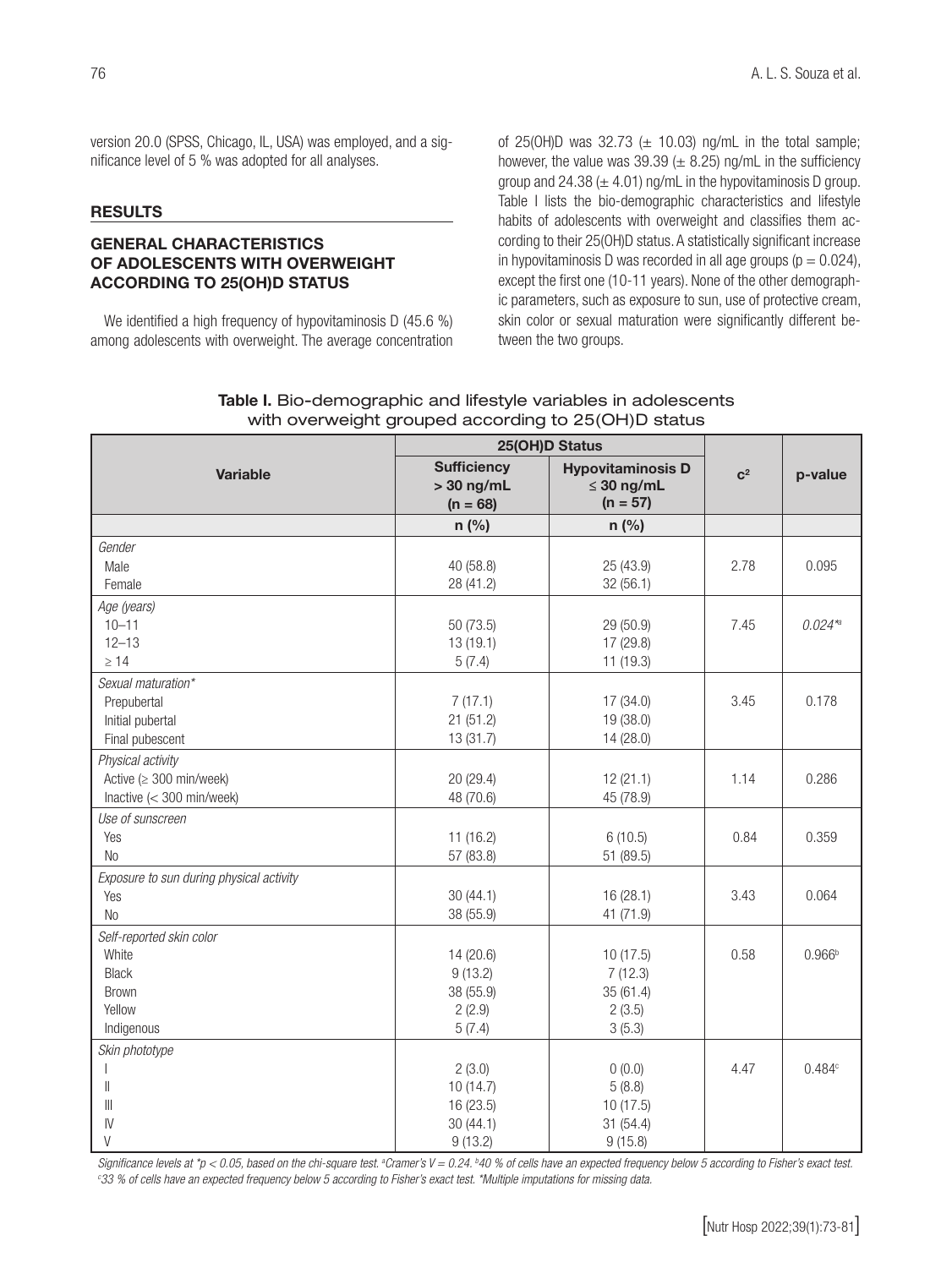## CLINICAL, ANTHROPOMETRIC, AND BIOCHEMICAL VARIABLES ASSOCIATED WITH 25(OH)D

The association between 25(OH)D status and the clinical, anthropometric, and biochemical variables of adolescents with overweight is shown in table II. Compared to the 25(OH)D sufficiency group, adolescents in the hypovitaminosis D group presented a higher incidence of elevated blood pressure according to the 95<sup>th</sup> percentile (22.8 %;  $p = 0.006$ ). In addition, there was a tendency for the group with hypovitaminosis D to include more adolescents diagnosed with MS (38,6 %;  $p = 0.068$ ; neck circumference (61.4 %;  $p = 0.016$ ) and elevated HOMA-IR (38.6 %;  $p = 0.016$ ) were also significantly different between adolescents with hypovitaminosis D and the 25(OH)D sufficiency group.

| Table II. Association between 25(OH)D status and cardiometabolic risk factors |  |
|-------------------------------------------------------------------------------|--|
| in adolescents with overweight                                                |  |

|                                                                                      | 25(OH)D Status                                   |                                                           |       |                   |
|--------------------------------------------------------------------------------------|--------------------------------------------------|-----------------------------------------------------------|-------|-------------------|
| <b>Variable</b>                                                                      | <b>Sufficiency</b><br>$>$ 30 ng/mL<br>$(n = 68)$ | <b>Hypovitaminosis D</b><br>$\leq$ 30 ng/mL<br>$(n = 57)$ | $C^2$ | p-value           |
|                                                                                      | $n$ (%)                                          | $n$ (%)                                                   |       |                   |
| Blood pressure (mmHg)<br>$<$ 95 <sup>th</sup> percentile<br>$>95th$ percentile       | 64 (94.1)<br>4(5.9)                              | 44 (77.2)<br>13 (22.8)                                    | 7.56  | $0.006^{b}$       |
| Arterial pressure (mmHg)<br>$< 130 \times 85$<br>$> 130 \times 85$                   | 64 (94.1)<br>4(5.9)                              | 44 (77.2)<br>13 (22.8)                                    | 7.56  | $0.006^{b}$       |
| Metabolic syndrome<br>$<$ 3 criteria<br>$\geq$ 3 criteria                            | 52 (76.5)<br>16 (23.5)                           | 35(61.4)<br>22 (38.6)                                     | 3.33  | 0.068             |
| BMI (kg/m <sup>2</sup> )<br>Overweight<br>Obesity<br>Severe obesity                  | 19 (28.0)<br>46 (67.6)<br>3(4.4)                 | 14 (24.6)<br>35(61.4)<br>8(14.0)                          | 3.58  | 0.167             |
| Abdominal circumference (cm)<br>$< 80th$ percentile<br>$>80th$ percentile            | 4(5.9)<br>64 (94.1)                              | 4(7.0)<br>53 (93.0)                                       | 0.07  | 1.00 <sup>b</sup> |
| Neck circumference (cm)<br>Men $<$ 35,5; Women $<$ 32<br>Men $> 35,5$ ; Women $> 32$ | 41 (60.3)<br>27 (39.7)                           | 22 (38.6)<br>35(61.4)                                     | 5.84  | $0.016*$          |
| Fasting blood glucose (mg/dL)<br>$\leq 99$<br>> 99                                   | 53 (77.9)<br>15(22.1)                            | 47 (82.5)<br>10(17.5)                                     | 0.39  | 0.530             |
| Fasting insulin<br>< 23<br>>23                                                       | 67 (98.5)<br>1(1.5)                              | 54 (94.7)<br>3(5.3)                                       | 1.44  | 0.330c            |
| HOMA-IR index<br>< 3.16<br>> 316                                                     | 55 (80.9)<br>13(19.1)                            | 35(61.4)<br>22 (38.6)                                     | 5.84  | $0.016*$          |
| Total cholesterol (mg/dL)<br>< 170<br>$\geq 170$                                     | 33 (48.5)<br>35(51.5)                            | 29 (50.9)<br>28 (49.1)                                    | 0.07  | 0.794             |
| LDL-cholesterol (mg/dL)<br>< 110<br>$\geq 110$                                       | 39 (57.4)<br>29 (42.6)                           | 33 (57.9)<br>24 (42.1)                                    | 0.004 | 0.951             |

*(Continues on next page)*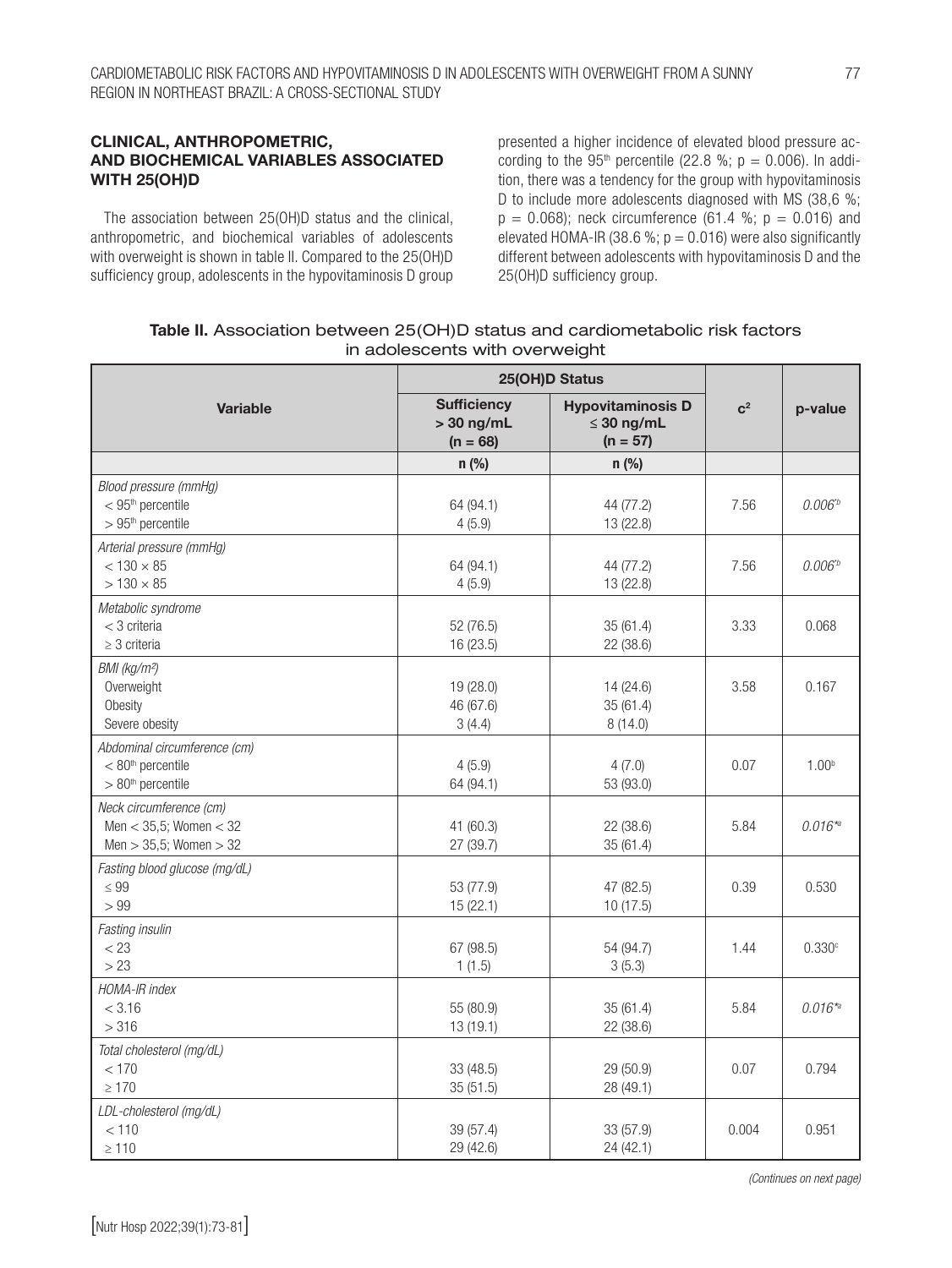|                           | 25(OH)D Status                                   |                                                 |                |         |
|---------------------------|--------------------------------------------------|-------------------------------------------------|----------------|---------|
| Variable                  | <b>Sufficiency</b><br>$>$ 30 ng/mL<br>$(n = 68)$ | <b>Hypovitaminosis D</b><br>≤ 30 ng/mL (n = 57) | $\mathbf{C}^2$ | p-value |
|                           | $n$ (%)                                          | $n$ (%)                                         |                |         |
| HDL-cholesterol (mg/dL)   |                                                  |                                                 |                |         |
| > 45                      | 22 (32.4)                                        | 10(17.5)                                        | 3.57           | 0.059   |
| $\leq 45$                 | 46 (67.6)                                        | 47 (82.5)                                       |                |         |
| Triglycerides (mg/dL)     |                                                  |                                                 |                |         |
| < 90                      | 29 (42.6)                                        | 17 (29.8)                                       | 2.19           | 0.139   |
| $\geq 90$                 | 39 (57.4)                                        | 40 (70.2)                                       |                |         |
| Serum calcium (mg/dL)     |                                                  |                                                 |                |         |
| $\leq$ 11                 | 52 (76.5)                                        | 44 (77.2)                                       | 0.009          | 0.924   |
| >11                       | 16(23.5)                                         | 13 (22.8)                                       |                |         |
| PTH (pg/mL)               |                                                  |                                                 |                |         |
| < 67                      | 55 (91.7)                                        | 42 (89.4)                                       | 0.16           | 0.746c  |
| > 67                      | 5(8.3)                                           | 5(10.6)                                         |                |         |
| Phosphorus (mg/dL)        |                                                  |                                                 |                |         |
| $\geq 4.5$                | 58 (85.3)                                        | 45 (78.9)                                       | 0.86           | 0.353   |
| $<4.5\,$                  | 10(14,7)                                         | 12(21.1)                                        |                |         |
| C-reactive protein (mg/L) |                                                  |                                                 |                |         |
| < 5                       | 55 (80.9)                                        | 50 (87.7)                                       | 1.08           | 0.299   |
| $> 5\,$                   | 13(19.1)                                         | 7(12.3)                                         |                |         |

## Table II (Cont.). Association between 25(OH)D status and cardiometabolic risk factors in adolescents with overweight

*BMI: body mass index; HDL: high-density lipoprotein; HOMA-IR: homeostasis model assessment for insulin resistance; LDL: low-density lipoprotein; PTH: parathyroid hormone. Significance levels at \*p < 0.05, based on the chi-square test. a Φ = 0.22. b Φ = 0.25. c Fisher's test was applied.*

## CORRELATIONS BETWEEN VITAMIN D STATUS AND DIFFERENT PARAMETERS

Table III shows correlations between vitamin D status and different parameters. Significant positive correlations were found between 25(OH)D status, weekly sunlight exposure (score) ( $p = 0.000$ ;  $r = 0.321$ ), and physical activity (weekly score) ( $p = 0.034$ ;  $r = 0.189$ ), indicating a low sun exposure and physical inactivity for the adolescents in this study. In addition, we identified negative correlations between 25(OH) D status and body weight ( $p = 0.008$ ;  $r = -0.236$ ), neck circumference ( $p = 0.025$ ;  $r = -0.200$ ), fasting insulin ( $p = 0.000$ ;  $r = -0.375$ , HOMA-IR index ( $p = 0.000$ ;  $r = -0.386$ ), and PTH  $(p = 0.020; r = -0.229)$ .

Table III. Correlations between 25(OH)D status and different parameters in adolescents with overweight

|                                           | 25(OH)D status |          |
|-------------------------------------------|----------------|----------|
| Variable                                  | R              | p-value  |
| Sun exposure (weekly score)               | 0.321          | $0.000*$ |
| Physical activity practice (weekly score) | 0.189          | $0.034*$ |
| Body weight (kg)                          | $-0.236$       | $0.008*$ |
| Systolic blood pressure (mmHg)            | $-0.288$       | $0.001*$ |
| Neck circumference (cm)                   | $-0.200$       | $0.025*$ |
| Fasting insulin (µIU/mL)                  | $-0.375$       | $0.000*$ |
| Homa-IR index                             | $-0.386$       | $0.000*$ |
| PTH (pg/mL)                               | $-0.229$       | $0.020*$ |

*Data were analyzed using Spearman's correlation. Statistical significance was determined for \*p < 0.05.*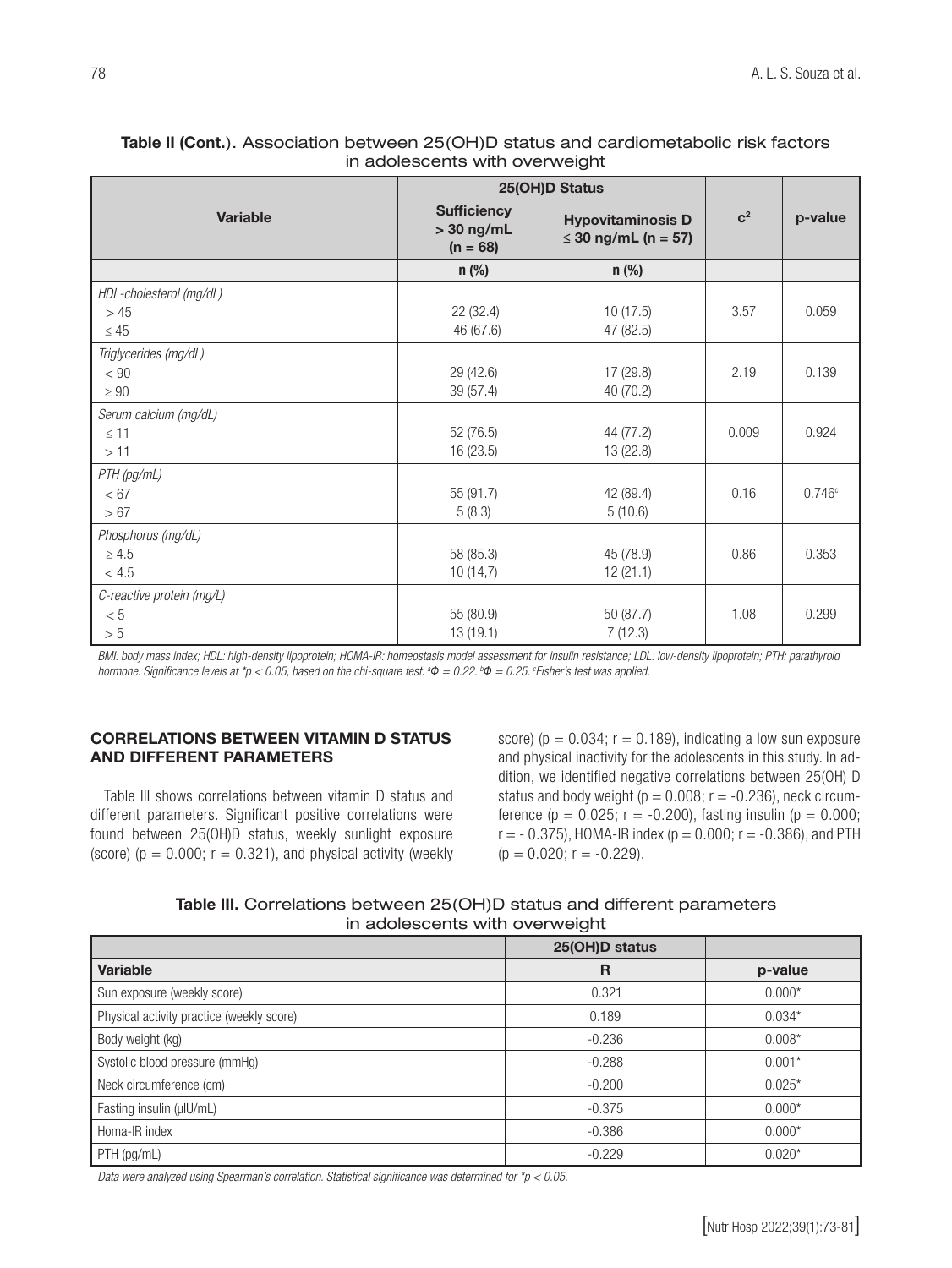## PREDICTING HYPOVITAMINOSIS D IN ADOLESCENTS WITH OVERWEIGHT

Table IV shows the logistic regression model as adjusted to predict hypovitaminosis D in adolescents with overweight. We recorded a significant negative association between weekly sunlight exposure (OR  $= 0.960$ ; 95 % Cl, 0.923-0.999) and hypovitaminosis D, and significant positive associations between body weight (OR = 1.040; 95 % CI, 1.012-1.069) and fasting

insulin (OR =  $1.133$ ; 95 % Cl, 1.049-1.224) as predictors of hypovitaminosis D. Specifically, adolescents with blood pressure  $> 95<sup>th</sup>$  percentile and those with arterial hypertension (diagnostic criterion for MS) exhibited a four times greater chance of hypovitaminosis D (OR = 4.005; 95 % CI, 1.199-13.375 and  $OR = 4.727$ ; 95 % Cl, 1.446-15.455, respectively). Finally, the linear regression model confirmed the association between elevated blood pressure and hypovitaminosis D observed by the classification of the 95<sup>th</sup> percentile and MS criteria.

|                             | B<br><b>SE</b><br><b>Variable</b><br>p-value |       | IC 95 % for OR |                 |                 |        |
|-----------------------------|----------------------------------------------|-------|----------------|-----------------|-----------------|--------|
|                             |                                              |       | <b>OR</b>      | <b>Inferior</b> | <b>Superior</b> |        |
| Weekly sun exposure         | $-0.041$                                     | 0.020 | $0.045*$       | 0.960           | 0.923           | 0.999  |
| Constant                    | 0.292                                        | 0.381 | 0.443          | 1.339           | 0.292           |        |
| Body weight (kg)            | 0.039                                        | 0.014 | $0.006*$       | 1.040           | 1.012           | 1.069  |
| Constant                    | $-2.624$                                     | 0.901 | $0.004*$       | 0.073           |                 |        |
| Fasting insulin (µIU/mL)    | 0.125                                        | 0.039 | $0.002*$       | 1.133           | 1.049           | 1.224  |
| Constant                    | $-1.577$                                     | 0.479 | $0.001*$       | 0.207           |                 |        |
| Blood pressure <sup>a</sup> | 1.388                                        | 0.615 | $0.024*$       | 4.005           | 1.199           | 13.375 |
| Constant                    | 0.292                                        | 0.381 | 0.443          | 1.339           | 0.292           |        |
| Blood pressure <sup>b</sup> | 1.553                                        | 0.604 | $0.010*$       | 4.727           | 1.446           | 15.455 |
| Constant                    | $-0.375$                                     | 0.196 | $0.056*$       | 0.688           |                 |        |

Table IV. Logistic regression model adjusted to predict hypovitaminosis D in adolescents with overweight

B: regression coefficient; SE: standard error; OR: odds ratio = Exp (B); CI: confidence interval. \*p < 0.05. ªReference category: < 95<sup>th</sup> percentile. <sup>b</sup>Reference category: *MS < 130 × 85. Sexual maturation was a control variable.*

#### **DISCUSSION**

Our study identified a high prevalence of hypovitaminosis D among adolescents with excess weight and consequent metabolic changes, such as higher percentages of blood pressure, higher prevalence of metabolic syndrome, greater body weight, higher neck circumference, hyperinsulinemia, and insulin resistance.

We identified an association between individual nutritional status and vitamin D concentrations in the adolescents evaluated. Although our population was composed only of individuals with overweight, after the adjusted analysis high body weight augmented by 1.04 times the chance of adolescents presenting with hypovitaminosis D. This relationship of vitamin D with excess weight and a greater deposition of body fat can be explained by its fat-soluble nature, which can favor uptake by the adipose tissue, decreasing bioavailability and activation of the hypothalamus to develop a cascade of reactions that results in an increased feeling of hunger and decreased energy expenditure (6). Similar results were also confirmed in the study by Oliveira et al. (2014) (29), who evaluated a population of adolescents aged 15 to 17 years and demonstrated that vitamin D levels were lower in adolescents with overweight and abdominal obesity.

Although the high prevalence of hypovitaminosis D has been evident throughout the world, the determinants of this phenomenon are not yet fully understood. It is known that the major part of vitamin D synthesis in the body is due to exposure to the sun (80 %); hence, places that remain sunny for most of the year, such as the northeastern region of Brazil, should have a low prevalence of hypovitaminosis D. However, we identified significant positive correlations between the 25(OH)D status and weekly sun exposure or the participation in physical activity (weekly score). This indicates that in spite of living in a sunny region all year round, these adolescents have adopted life habits of sedentary individuals that predispose them to hypovitaminosis D. These findings corroborate the study by Araújo et al. (2016) (30), who also identified a high prevalence of hypovitaminosis D in adolescents in a sunny capital of northeastern Brazil.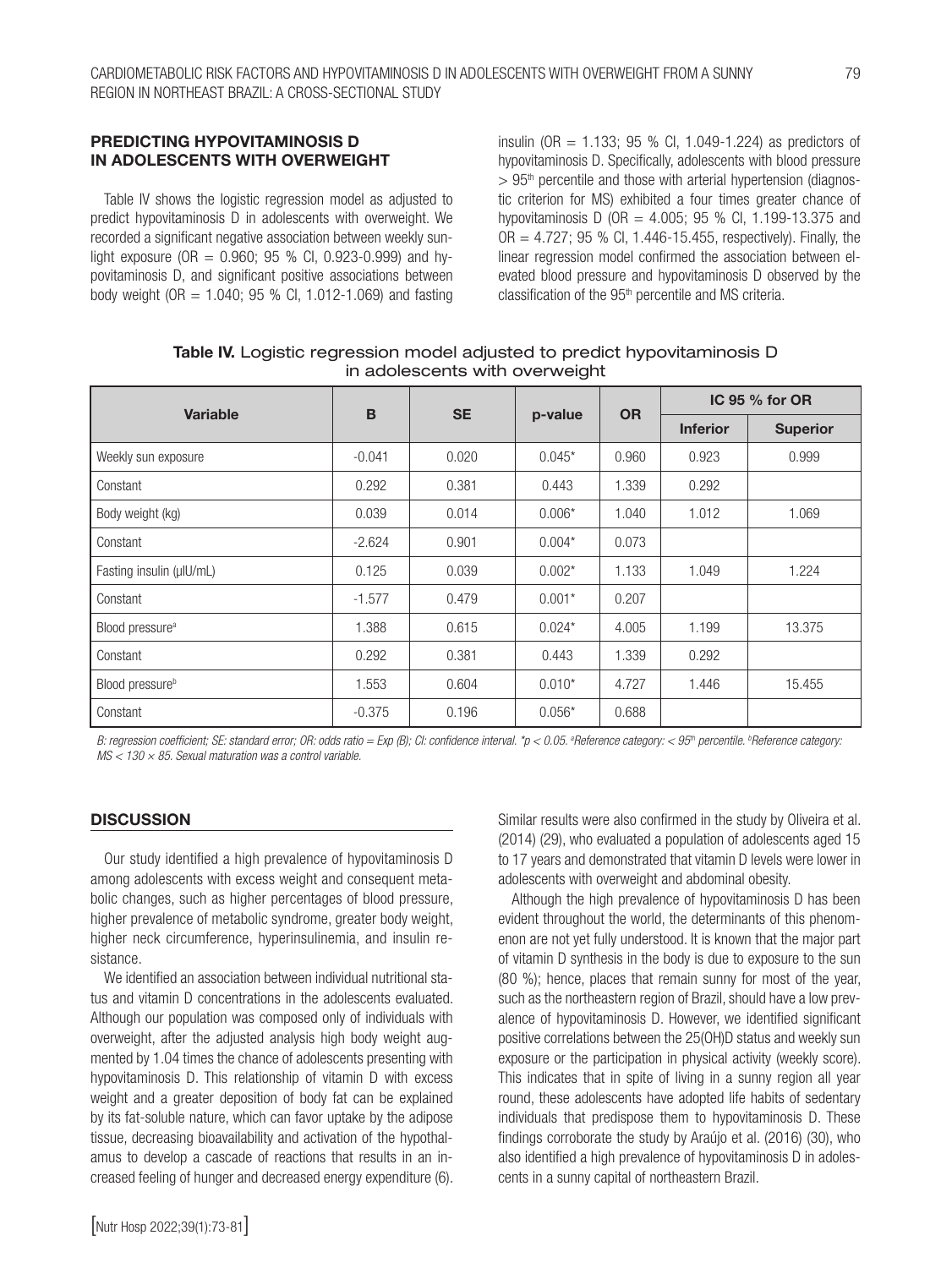Other anthropometric parameters, in addition to weight and BMI, have been studied in the adolescent population as indicators of cardiometabolic risk. In our study, a large neck circumference was more frequent in adolescents with hypovitaminosis D. Neck perimeter has been used as a simpler but more reliable anthropometric indicator than waist circumference, and its increase is associated with cardiometabolic risks as strongly as is abdominal visceral fat (31). The BCAMS study, involving a cohort of individuals aged 14 to 28 years, found that concentrations of 25(OH)D were negatively correlated with neck circumference and body fat percentage, and that levels of 25(OH)D were significantly lower in participants with obesity or MS compared to their respective counterparts (32). Such data reinforce that vitamin D deficiency is more common in the population of young people who are at risk of MS; however, the mechanisms that justify this relationship still need to be elucidated in additional studies.

In general, changes in weight and body composition are associated with the appearance of complications such as hypertension and insulin resistance. The tested sample confirmed an association between being overweight and HOMA-IR. Such relationship may be linked to the increased anabolic effect of insulin and growth hormone during puberty (33). In addition, our findings agree with reports of a high prevalence of IR in female adolescents (34,35). The different prevalence of IR between the sexes can be explained, in part, by differences in the distribution of body fat or pubertal stage, as girls usually enter puberty about two years before boys, this justifying the investigation of the relationship between puberty as a control variable (36).

The negative correlation between low vitamin D concentrations and high insulin values shown in our study was also found by Gul et al. (2017), demonstrating the influence of vitamin D on the mechanisms underlying IR and hyperinsulinemia (37). The latter is a predictor of hypovitaminosis D in adolescents, which confirms the influence of hypovitaminosis D on the calcium-PTH axis and its role in the pathogenesis of diabetes *mellitus* type 2 (38).

It is worth noting that hyperinsulinemia contributes also to increased blood pressure, meaning that primary prevention measures for cardiometabolic risk factors should be implemented in adolescents (34). Morais et al. (2016) observed a significant association between IR and blood pressure and the impact of IR on blood pressure (34). Other studies also indicate that adolescents with IR are at higher risk of having altered blood pressure (13,15).

We confirmed the results of the association between hypovitaminosis D and presence of SAH in the adjusted analysis of the linear regression model. In our population, adolescents with blood pressure higher than the 95<sup>th</sup> percentile were about four times more likely to develop hypovitaminosis D when compared to others. Some evidence shows that vitamin D can participate in the regular renin-angiotensin-aldosterone system at clinical, pathophysiological, and molecular levels in animal and human studies (39).

The present study has also some limitations. First, it is a cross-sectional study carried out without continuous monitoring of participants, which prevented further clarification of how some

risk factors impacted on vitamin D status. Second, the questionnaire used to assess the sun exposure score had not been validated for adolescents. Third, even though diet has a negligible impact on the concentration of 25(OH)D, the study did not assess the influence of food and dietary intake on vitamin D status. Finally, memory bias could influence the recollection of weekly physical activity and sun exposure supplied in the questionnaires.

#### **CONCLUSIONS**

Taken together, the present results indicate a high prevalence of hypovitaminosis D in adolescents, and important associations between cardiometabolic risk factors such as SAH, high body weight, and hyperinsulinemia with hypovitaminosis D. Such correlations emphasize the urgent need for public policies aimed at preventing and treating adolescents with overweight, as well as monitoring cardiometabolic risk factors and hypovitaminosis D in this age group.

#### **REFERENCES**

- 1. Bluher M. Obesity: global epidemiology and pathogenesis. Nat Rev Endocrinol 2019;15:288-98. DOI: 10.1038/s41574-019-0176-8
- 2. Abarca-Gómez L, Ziad AA, Hamid ZA. Worldwide trends in body-mass index, underweight, overweight, and obesity from 1975 to 2016: a pooled analysis of 2416 population-based measurement studies in 128·9 million children, adolescents, and adults. Lancet 2017;390:2627-42. DOI: 10.1016/S0140- 6736(17)32129-3
- 3. Bloch KV, Klein CH, Szklo M, Kuschnir MCC, Abreu GA, Barufaldi LA, et al. ERICA: prevalences of hypertension and obesity in Brazilian adolescents. Rev Saúde Pública 2016;50(1s).
- 4. Sbaraini M, Cureau FV, Sparrenberger K, Teló GH, Kuschnir MCC, Oliveira JS, et al. Severity of obesity is associated with worse cardiometabolic risk profile in adolescents: Findings from a Brazilian national study (ERICA). Nutrition 2020;75-76:110758. DOI: 10.1016/j.nut.2020.110758
- 5. Park MH, Falconer C, Viner RM, Kinra S. The impact of childhood obesity on morbidity and mortality in adulthood: a systematic review. Obes Rev 2012;13:985-1000. DOI: 10.1111/j.1467-789X.2012.01015.x
- 6. Vanlint S. Vitamin D and obesity. Nutrients 2013;5:949-56. DOI: 10.3390/ nu5030949
- 7. Maeda SS, Borba VZC, Camargo MBR, Silva DMW, Borges JLC, Bandeira F, et al. Recommendations of the Brazilian Society of Endocrinology and Metabology (SBEM) for the diagnosis and treatment of hypovitaminosis D. Arq Bras de Endocrinol & Metabol 2014;58:411-33. DOI: 10.1590/0004- 2730000003388
- 8. Charoenngam N, Holick MF. Immunologic Effects of Vitamin D on Human Health and Disease. Nutrients 2020;12:2097. DOI: 10.3390/nu12072097
- 9. Mai XM, Chen Y, Camargo Jr CA, Langhammer A. Cross-sectional and prospective cohort study ofserum 25-hydroxyvitamin D level and obesity in adults. Am J Epidemiol 2012;175:1029-36. DOI: 10.1093/aje/kwr456
- 10. Cembranel F, D'Orsi E, Wagner KJP, Giehl MWC, Moreno YMF, González-Chica DA. Obesity and 25(OH)D Serum Concentration Are More Important than Vitamin D Intake for Changes in Nutritional Status Indicators: A Population-Based Longitudinal Study in a State Capital City in Southern Brazil. Nutrients 2019;11:2366. DOI: 10.3390/nu11102366
- 11. Andersen LBJ, Przybyl L, Haase N, Versen-Hoynck F, Qadri F, Jorgensen JS, et al. Vitamin D depletion aggravates hypertension and target-organ damage. J Am Heart Assoc 2015;4:1-11. DOI: 10.1161/JAHA.114.001417
- 12. Ghobadi S, Rostami ZH, Marzijarani MS, Faghih S. Association of vitamin D status and metabolic syndrome components in Iranian children. Int J Prev Med 2019;10:1-6.
- 13. Lee M, Ebert JR, Kadakia MP, Zhang J, Czerwinski SA. Inverse associations between cardiometabolic and 25-hydroxyvitamin D risk factors in obese